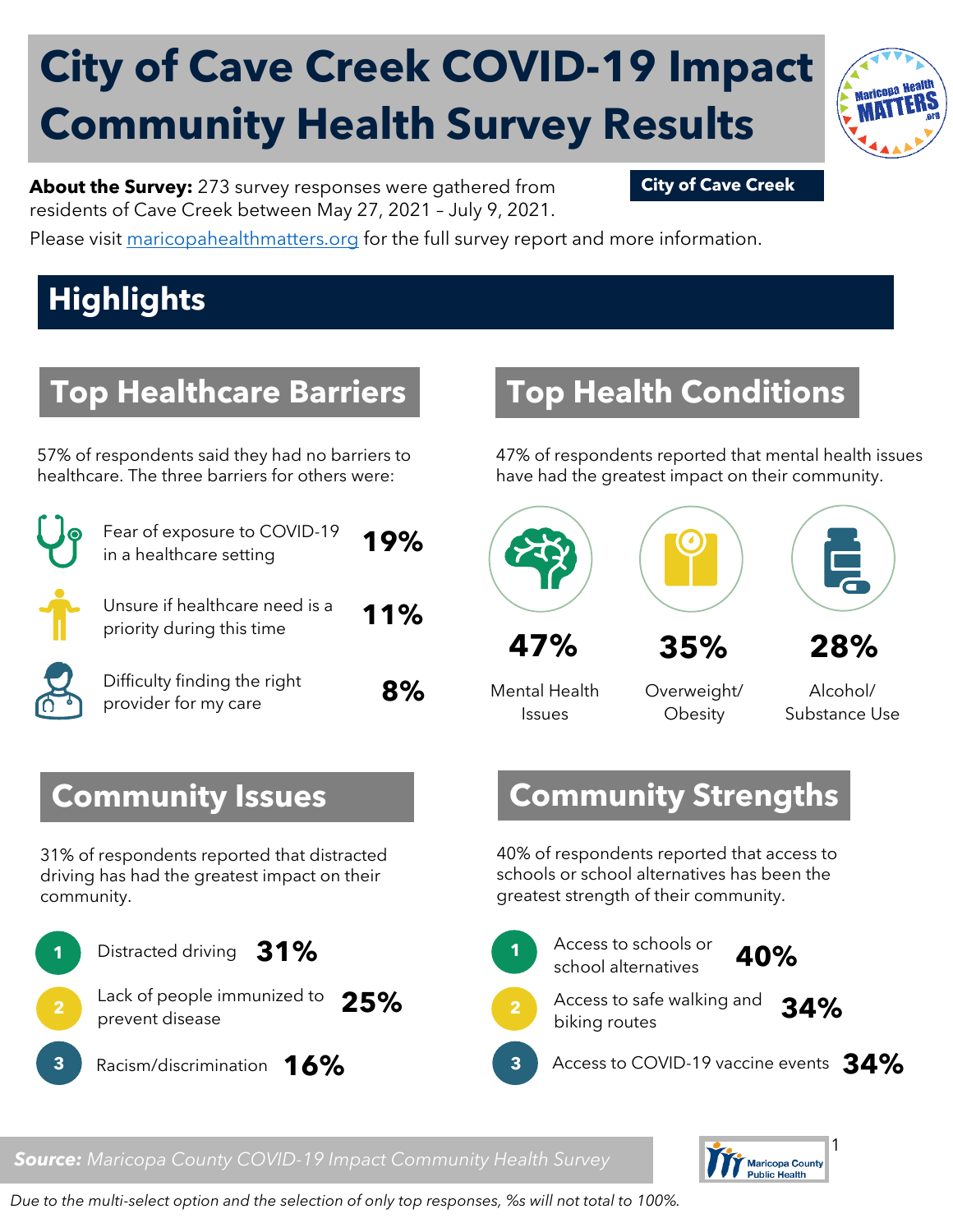## **Health Ratings**

## **Physical Health Mental Health**

Almost **1 in 5** respondents rated their current **physical health** as **worse** compared to their physical health prior to March of 2020.



About **1 in 3** respondents rated their current **mental health** as **worse** compared to their mental health prior to March of 2020.



### **Mental Health Care Access**

A little over **1 in 4** repondents who sought services to address their mental health were **sometimes or never** able to get the services they needed.



Almost **half** of respondents stated that **in-person school** would have improved overall mental and physical health of their family in the last year.





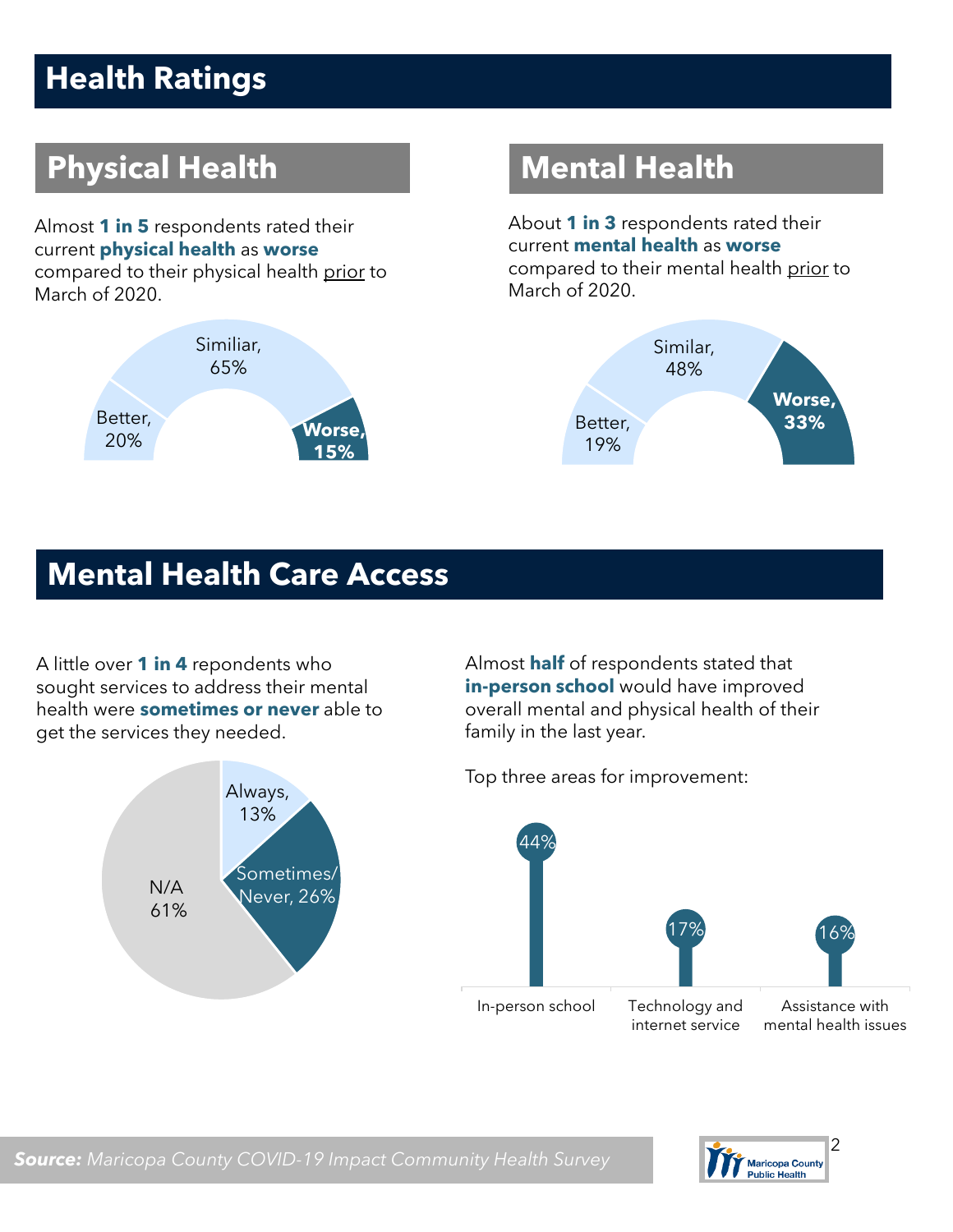## **Accessibility of Care**

### **Income and Expenses**

### Almost **2 in 5** respondents stated they **did not recieve** the stimulus check.



**Since March of 2020**, how was your employment impacted due to the COVID-19 pandemic?



### **21% of respondents indicated other topics:**

- Retired
- Increased work hours



*Source: Maricopa County COVID-19 Impact Community Health Survey*

*Due to the multi-select option and the selection of only top responses, %s will not total to 100%.*